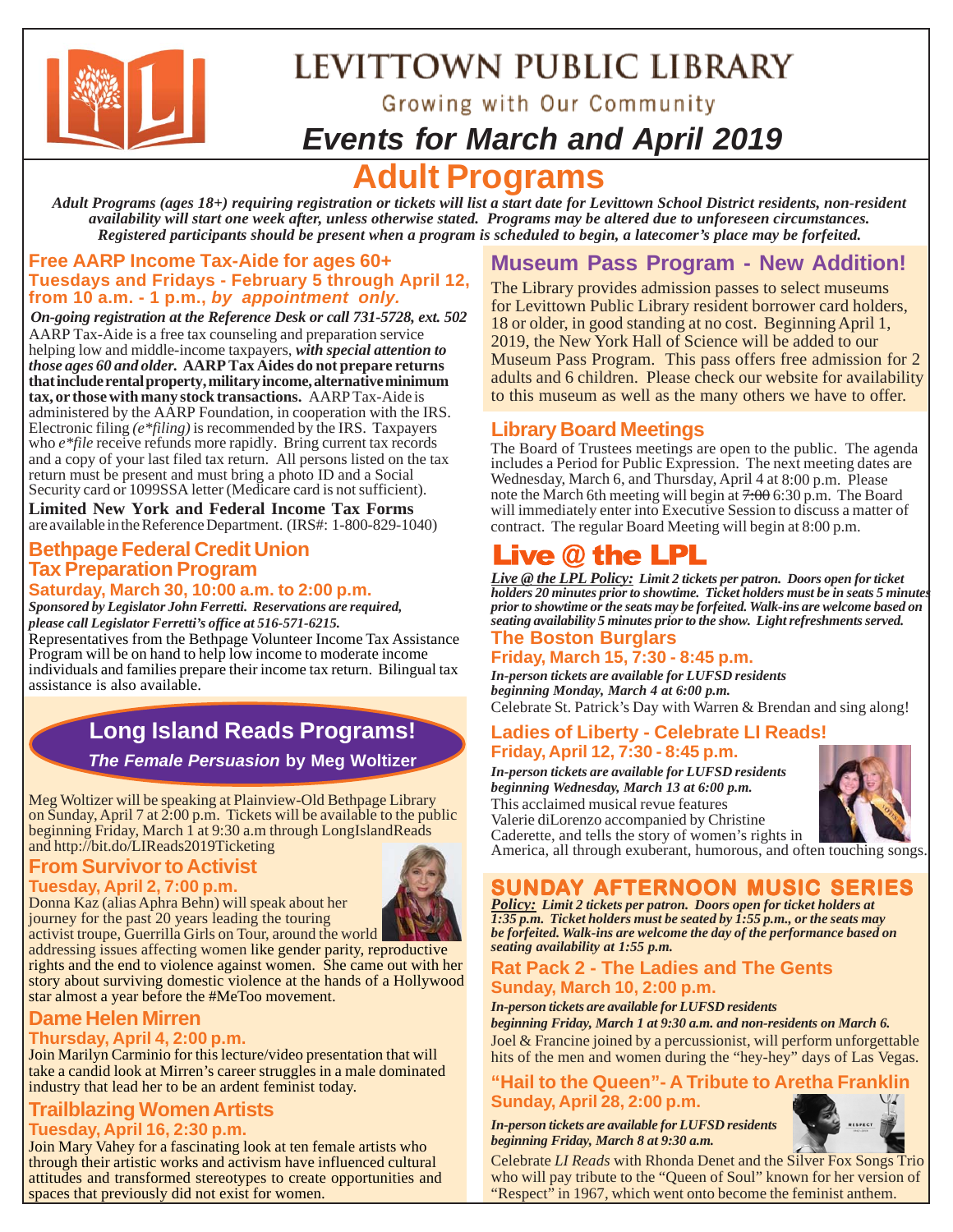**Adult Programs**



## **Library Bus Trips:**

Remaining tickets will be on sale at the Circulation Desk for LUFSD cardholders and non-residents. Non-refundable payment is due at the time of registration. Money order or check accepted (no cash), made payable to the Levittown Public Library. Visit the library to pick up a flyer with further details.

**Please note that all bus trips are subject to a minimum registration. Trip itineraries may be subject to change due to unforeseen circumstances. Children under the age of 18 must be accompanied by an adult. A guide for trip activity level:**

### **Note as a straightfully defined as a straightfully defined as a straightfully defined as a straightfully defined as a straightfully defined as a straightfully defined as**  $\mathbf{M}$

## **New York City Ballet** *Balanchine: Big & Bold* **Saturday, May 18, 2019, 2:00 p.m.**



**\$84.00 per person includes: bus, ballet, snacks, and all gratuities. Seating is in the first and second ring.**

**Limited tickets are available at the Circulation Desk and must be purchased by March 15 at 8:30 p.m. Limit 4 tickets per patron.**

We will depart at 10:00 a.m. for the David H. Koch Theater at Lincoln Center and arrive early to have lunch on your own in the surrounding restaurants and eateries. The ballet starts at 2:00 p.m. and ends at 3:50 p.m., with a 20 minute intermission. We will arrive back at the library approximately 6:00 p.m. Two George Balanchine ballets share this program, each boasting a cast of over 50 dancers.

### **Current Events Discussion Group Tuesdays, March 12 & April 9, 1:00 p.m.**

Explore behind the headlines and TV sound bites. Join Jack Bilello, local historian, for these lively discussions.

### **Levittown "Guys & Dolls" Wednesday, March 13, 2:00 - 3:00 p.m.**

Enjoy listening to selections from Rodgers and Hammerstein performed by men and women from the Levittown Senior Center.

### **Madeline Singas, Nassau County District Attorney Wednesday, March 20, 3:30 p.m.**

### **This program is sponsored by The League of Women Voters. No registration required.**

To celebrate *Women's History Month* and the vital roles women play in America, Madeline Singas will speak about her career and contributions for keeping Nassau County safe.

**Exercise Classes: A non-refundable check or money order, made payable to the Levittown Public Library, is due upon registration at the Circulation Desk. Each registered person must sign a physical release form prior to the first class.**

#### **Stretching & Toning** \$18 fee for all 6 classes

*Single in-person registration for LUFSD residents begins Monday, April 1 at 9:30 a.m. and non-residents on Thursday, April 4. (No class on April 22 & May 27.)* **Mondays, 4/8 - 5/20, 4/15 - 6/3 choose 9:30 or 11:00 a.m.**

### Qi Gong with Marianna Farina \$18 fee for all 6 classes **Fridays, 4/26 - 5/31, 10:30 a.m.**

*Single in-person registration for LUFSD residents begins Friday, April 5 at 9:30 a.m.*

### Egoscue with Kimberly Sabat \$24 fee for all 8 classes **Thursdays, 5/9 - 6/27, 7:00 p.m.**

*Single in-person registration for LUFSD residents begins Thursday, April 11 at 6:00 p.m.* Egoscue is a postural therapy designed to eliminate chronic pain.

#### **Literacy Nassau (ELL) LITERACY April through June, Mondays or Wednesdays, 10 a.m. - 1 p.m., or Tuesdays, 5:45 - 8:45 p.m.**

*Registration at the Levittown Public Library is Wednesday, April 10 from 10:00 a.m.- 3:00 p.m. Please call Literacy Nassau to schedule an appointment time at: 516-867-3580.* Are you interested in joining our English Language Learner's (ELL) group? Literacy Nassau provides services for adult learners in need of improved skills in basic & intermediate English and literacy for speakers of other languages.

### **Maximizing Fun at Minimal Expense Wednesday, March 20, 7:00 p.m.**

Want to know how to save money or "go free" to some of your favorite entertainment and cultural events? Join Fran Cohen, as she shares insights, personal experiences, and an extensive resource list.

### **American First Ladies Thursday, March 21, 2:00 p.m.**

In honor of *Women's History Month*, Marilyn Carminio will offer a visual historical account of the remarkable First Ladies during the period of Eleanor Roosevelt to Jacqueline Kennedy.

### **"Picasso at the Lapin Agile" The Ivy Lane Players present:**

*Written by Steve Martin - Directed by Henry Brewer* Enjoy this play which depicts a fiery Albert Einstein and the passionate Pablo Picasso as they battle their wits about painting, probability, lust, greed, and the future.



**Performances: Fridays - March 22 and March 29 at 8:00 p.m. Saturday - March 23 and March 30 at 8:00 p.m. Sunday - March 24 and March 31 at 1:30 p.m.**

Tickets are available for all patrons at the Circulation Desk. *Plays have a mature theme and some profanity.*

## **Singles Discussion & Support Group Thursdays, March 28 & April 11, 4:00 p.m.**

Join Life Coach Marla Matthews for open discussions about living single in today's world with an opportunity to meet new friends. *Open to all adult ages.*

## **Craft Workshops**

Each class has a separate registration. Non-refundable fees must be paid by check or money order, made payable to the Levittown Public Library and are due upon registration for each person registered.

## **Family Paint Night for Adults & Grades 6+**

**Fridays, 3/29, 4/5, 4/12 from 6:30 - 8:30 p.m.** \$8 fee Artist Barbara Lewin will guide you step-by-step in a series of 3 classes to paint a waterfall scene in the "Bob Ross" style using acrylic paints. No experience necessary. \*Please note that to complete this painting you must attend all 3 classes. *Limited, in-person registration for LUFSD residents begins Friday, March 15 at 6:00 p.m. May register 2 people.*



#### **St. Patrick's Day Wreath Thursday, March 7, 7:00 p.m.** \$5 fee

Linda Reilly will guide you through creating a lovely Irish wreath. *In-person, registration for LUFSD residents begins Friday, March 1 at 6:00 p.m. and non-residents on 3/5 at 9:30 a.m. May register 2 people.*

**Bird Cage Tuesday, April 9, 6:30 p.m.** \$5 fee

Celebrate *National Library Week* with Shirley Ruby and create this tabletop masterpiece from a recycled book! *In-person, registration for LUFSD residents begins Tuesday, March 12 at 6:00 p.m. May register 2 people.*

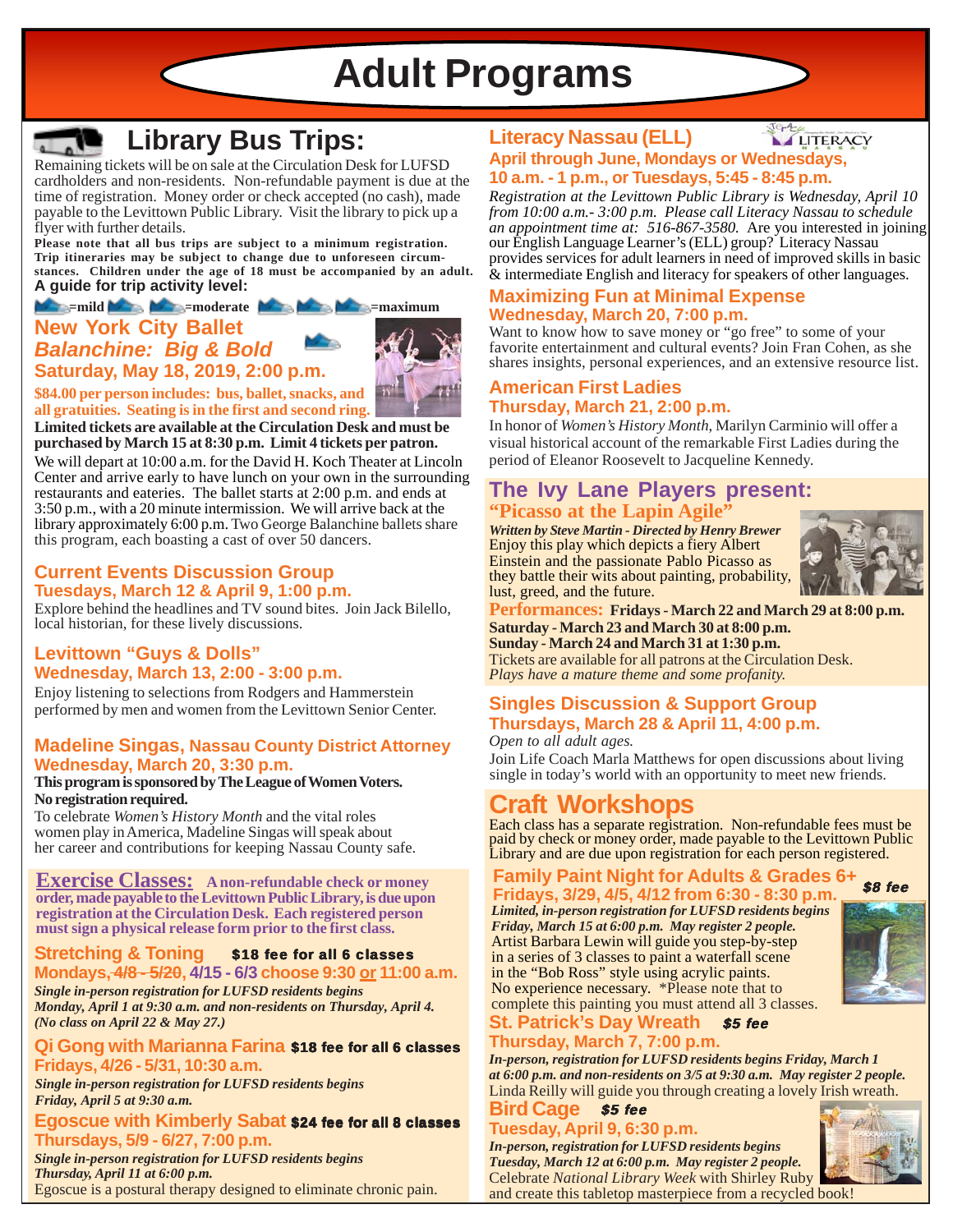# **Adult Programs**

## **March & April Exhibit & Display Cases:**

**Levittown Public Schools Wisdom Lane Middle School from 3/1 through 3/29 with Artists' reception on 3/14 from 6:00-7:30 p.m. Salk Middle School from 4/1 through 4/30 with Artists' reception on 4/11 from 6:00-7:30 p.m.**

### **Notable Noshes Moderated by Faye Stein. Artisan Bread**

**Wednesday, March 27, 7:00 p.m.**

*Notable Noshes*

 $B_1$ 

Artisan bread is full of wheaty flavor, ranging from mild and somewhat sweet to tangy and sour with loads of texture - enjoy samples.

### **Fruit Crisps Wednesday, April 17, 7:00 p.m.**

Join Faye in the Innovation Station and learn how to prepare fruit crisps for the Passover and Easter Holidays - enjoy samples. *In-person, by phone, or online registration for LUFSD residents begins Wednesday, March 27 at 6:00 p.m. May register 2 people.*

## **Classic Movies with "The Movie Man"**

**Friday, March 15, 1:00 p.m.** John Carpenter will discuss the movies prior to the screenings.

### *"Riley the Cop"* **1928 Pre-Code**

**with shorts "Dinner Time" & "Manhattan Medley"** (1hr. 23 min.) Silent with music score/Comedy (Farrell MacDonald)

### **Friday, April 12, 1:00 p.m.** *"The House of Rothschild" 1934*

(1hr. 27 min.) Historic/Drama (George Arliss & Loretta Young)

### **Foundation Craft & Gift Fair Saturday, May 4, 10:00 a.m. - 4:00 p.m. Raindate Saturday, May 11th.**



Visit the vendors in Veterans Memorial Park for unique gifts and handmade crafts to support the Levittown Library Foundation.



## **Cooking Classes**

Each class has a separate registration and non**refundable \$5.00 fee, check or money order, made** payable to the Levittown Public Library, due upon registration for each person. May register 2 people.

## **A Taste of Mardi Gras**

#### **Tuesday, March 5, choose between 2:30 p.m. or 6:30 p.m. sessions.** *On-going registration.*

**Latin American Feast** Chef Rob Scott prepares Jambalaya soup, cajun meatballs in apricot barbecue sauce, and cinnamon Bananas Foster. Enjoy samples.

### **Thursday, April 11, 6:30 p.m.**

*In-person registration for LUFSD residents begins Thursday, March 21 at 6:00 p.m.*

Lucy Van Horn will be preparing a Bolivian butternut squash chowder, chorizo with chimichurri sauce, Venezuelan guacamole and a dessert with dulce de manjar. Enjoy samples.

### **Indian Cuisine**

## **Thursday, May 16, 7:00 p.m.**

*In-person registration for LUFSD patrons begins Wednesday, April 10 at 6:00 p.m.*

Chef Robert Dell' Amore will prepare chicken tikka masala--chunks of chicken marinated in spices, garam masala sauce with tomato, coconut milk and coriander served over basmati rice. He will also prepare curried chicken salad served on a pita. Enjoy samples.

### **Meet the Author: Tom Phelan Monday, March 18, 7:00 p.m.**

Born and raised on a small farm in Ireland, Tom Phelan now calls Long Island home. The author of five novels, Tom will be with us to share



insights into his just-released memoir, *We Were Rich and We Didn't Know It*, which Newsday called, "an evocative memoir with echoes of Frank McCourt." Copies of the book will be available for purchase and signing by the author. Light refreshments will be served.

### **Page Turners Book Discussion Group** *Heft* **by Liz Moore FaceTime with Liz Moore! Tuesday, March 12, March 19, 7:00 p.m.**

#### *In-person, by phone, or online registration for everyone begins Tuesday, March 5 at 9:30 a.m.*

Arthur weighs 550 pounds and Kel is a poor kid in a rich school. An unexpected connection transforms both their lives.

*The Female Persuasion* **Long Island Reads!**

## **by Meg Wolitzer Monday, April 8, 1:00 p.m. or**

**Tuesday, April 16, 7:00 p.m.**

A shy college freshman finds her perspectives transformed by a mentor activist who is at the center of the woman's movement.



This challenges her to discover herself in ways that take her far from the traditional life she envisioned at the side of her boyfriend.

**Long Island Reads programs are listed on page one of the newsletter.**

## **Adult Book Discussion with Fran Cohen**

### *Manhattan Beach* **by Jennifer Egan Monday, March 11, 1:00 p.m.**

During WWII, a young Irish woman becomes the first female diver to help the war efforts and uncovers her father's mobster ties.

### *Small Great Things* **by Jodi Picoult Monday, May 13, 1:00 p.m.**

Ruth, an African-American hospital labor and delivery nurse, tends to a newborn white child against the parents' wishes, and the child dies suddenly. What follows is a revealing courtroom drama that will have us question our ideas on race, choice, fear and hope.

## **Cinema**

### 1:30 p.m. and 6:30 p.m. **No tickets required.**

### **March 8, First Man**

NASA astronaut Neil Armstrong rigorously trains to become the first man to walk on the moon. Starring: Claire Foy and Ryan Gosling Rated PG-13 2hrs. 21 min. (Drama)

## **April 5, Green Book**



A bouncer from an Italian-American neighborhood in the Bronx is hired to drive a world-class black pianist on a concert tour of the Deep South in 1962. Starring: Mahershala Ali and Viggo Mortensen Rated PG-13, 2hrs. 10 min. (Biographical comedy-drama)

## **April 26, Won't You Be My Neighbor**



A documentary exploring the life, lessons, and legacy of iconic children's television host Fred Rogers. Starring: Fred Rogers

Rated PG-13, 1hr. 35 minutes (Documentary)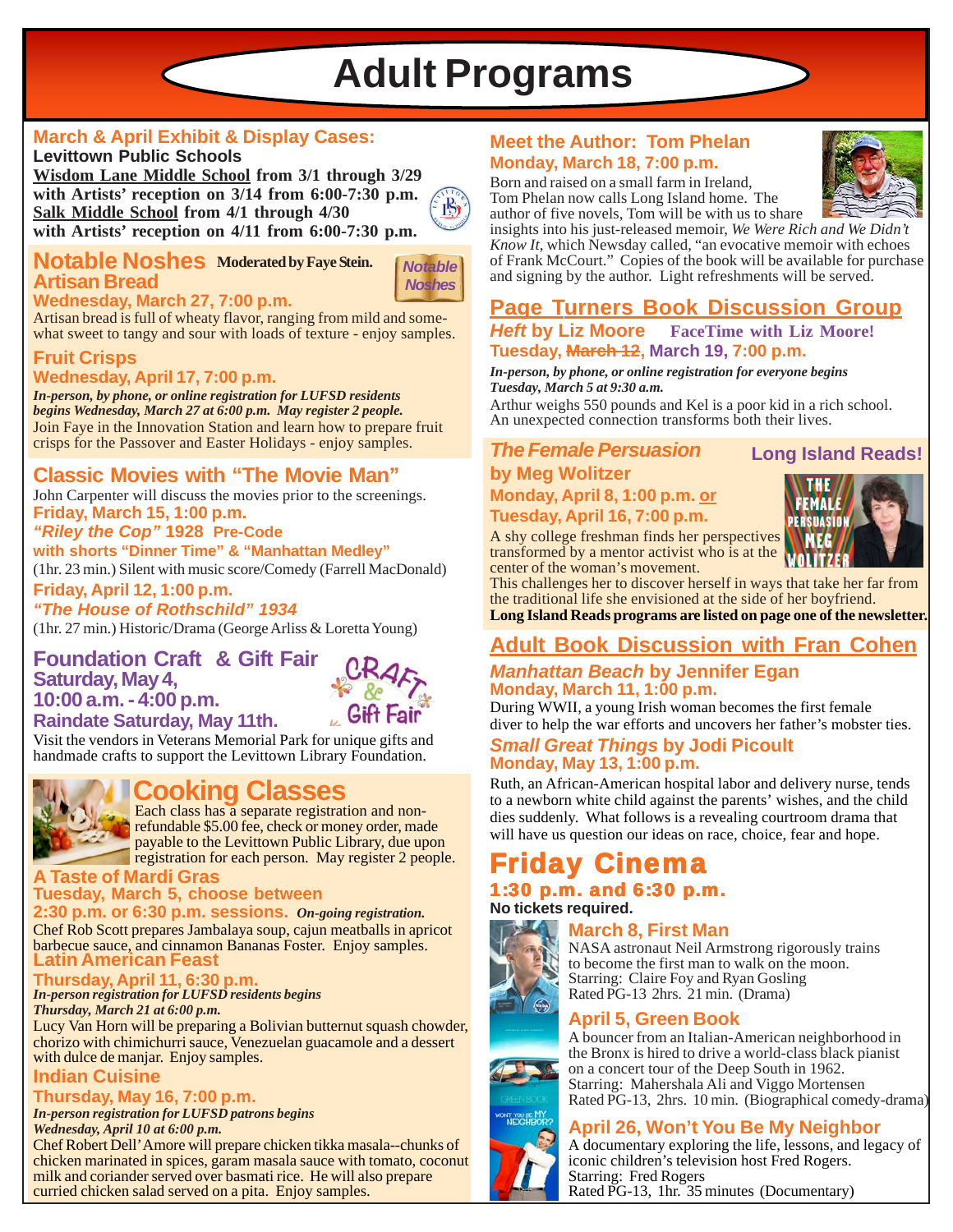# **Young Adult Programs**

Unless otherwise noted, all programs are for teens in grades 6 through 12. Registration for teen programs takes place in the Teen Lounge, online, or call (516) 731-5728 ext. 241, beginning 9:00 a.m. Space permitting, non-resident teen registration will start one week after LUFSD teen registration. Preference is given to LUFSD residents for programs requiring registration. Registered participants must be present when the program is scheduled to begin. We regret that a latecomer's place may be given to those on the waiting list.

## **Online registration is now available for all Young Adult programs.**

## **Check Out Our Video Game Collection!**

The Teen Lounge has a circulating collection of PS3, PS4, Wii, Wii U, Switch, DS/3DS, Xbox 360, Kinect, and Xbox One video games. Up to 3 games may be borrowed per young adult or adult card for  $\overline{7}$  days. Games are now located on the shelves of the Teen Lounge. Come in and browse our titles!

## **Database Instruction and Tutor.com Help**

Do you have a report or paper due? Are you having difficulty with a school subject? Schedule an appointment with one of our librarians and we will show you how to use our online databases and Tutor.com.

## **Meet Libby!**

Libby is a one-tap reading app provided by OverDrive courtesy of the library that provides an easy way to download or stream ebooks, audiobooks, and magazines. You can download Libby for free from your device's app store and start reading today!

## **Philosophers' Club Mondays: March 4, 18, April 1, 15, and 29 3:45-4:45 p.m.**

*Registration for LUFSD teens is ongoing.* Come with an open and curious mind



as we discuss the big and small topics that we care about.

## **VR Fridays**

**Fridays: March 8, 22, April 5 & 19 3:30-4:30 p.m. and Friday, April 26 2:30-4:30 p.m.**



### *Registration for LUFSD teens begins 2 weeks prior to each session.* We will play a variety of virtual reality games using the library's HTC Vive.

## **littleBits Inventor Club Wednesdays: March 13, April 10 and May 8 3:45-4:45 p.m.**



*Registration for LUFSD teens is ongoing.* What can you make with littleBits and your imagination?

## **Teen GSA Tuesdays: March 19 and April 16 7:00-8:00 p.m.**



*Sign up for push notifications at rmd.at/levittowng* Come and hang out and meet other people like you.

## **Friday, March 15 3:30-4:45 p.m. Switch It Up**

*Registration for LUFSD teens begins Friday, March 1.* Play Arms, the first battle game of its time!

## **Wednesday, April 24 2:30-4:30 p.m.**

*Registration for LUFSD teens begins Wednesday, April 10.* Play Just Dance 2019.



## **Rainbow Cupcakes Friday, March 22 7:00-8:15 p.m.**

*Registration for LUFSD teens begins Friday, March 8.* Celebrate the return of Spring by making 3 awesome rainbow cupcakes!

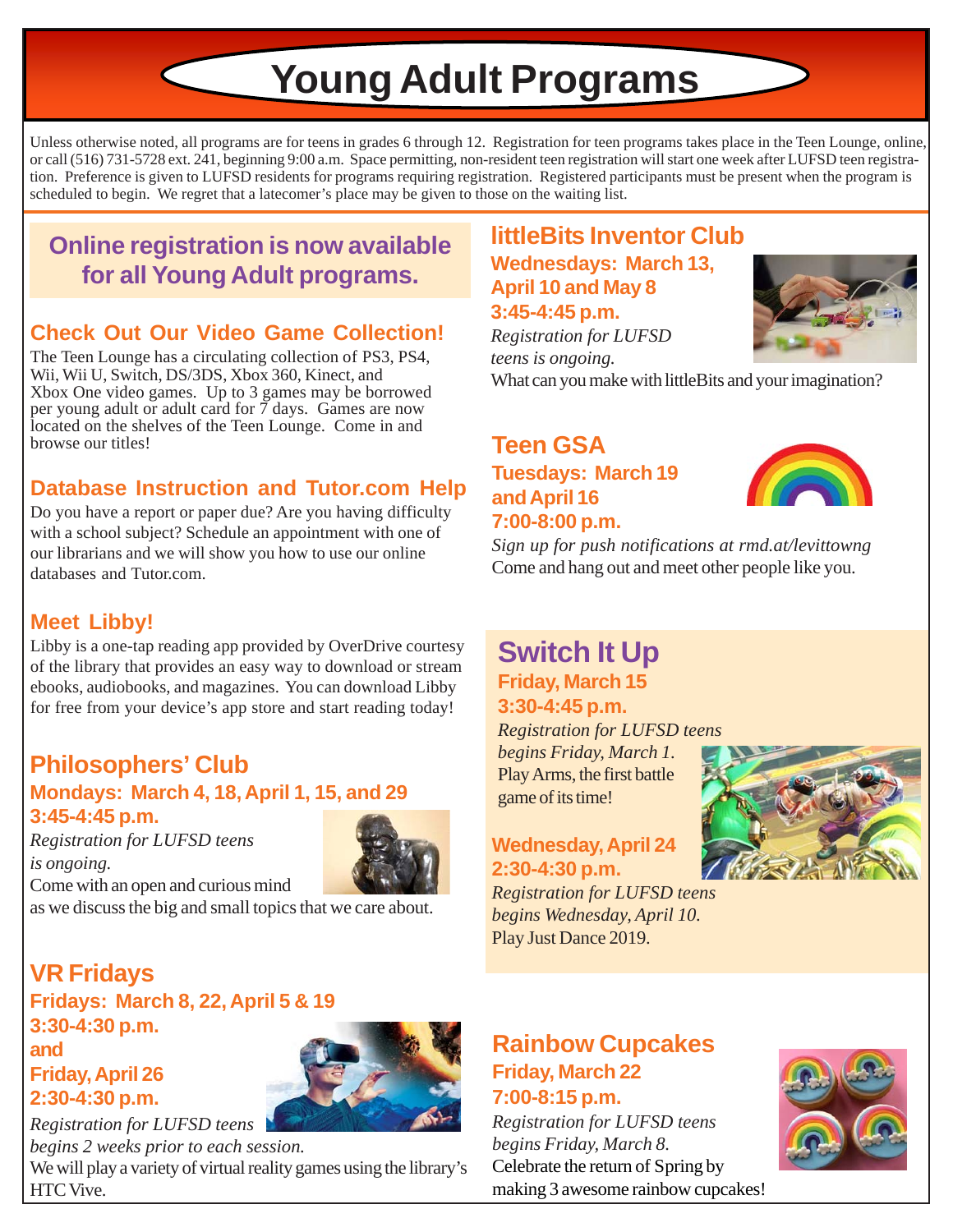# **Young Adult Programs**

## Libraries-Strong COMMUNITIES

## **NATIONAL LIBRARY WEEK APRIL 7-13, 2019**

Celebrate

## **Family Paint Night Fridays: March 29, April 5 & 12 from 6:30-8:30 p.m.**

*Limited, in-person registration for LUFSD residents begins Friday, March 15, at 6:00 p.m. at the Circulation Desk. A non-refundable*



*fee of \$8.00 must be paid by check or money order, made payable to the Levittown Public Library, and is due upon registration for each person registered.*

*May register 2 people.*

Artist Barbara Lewin will guide you step-by-step in a series of 3 classes to paint a waterfall scene in the "Bob Ross" style using acrylic paints. No experience necessary. *\*Please note that to complete this painting you must attend all 3 sessions.*

## **Geek Out Fandom Club**

**If you love stuff, then Fandom Club is the place for you! It's like a book club but for anyone devoted to pop culture.**

## **Saturday, March 30 2:00-3:30 p.m.**

*Registration for LUFSD teens begins Saturday, March 16.* Calling all hobbits! Come in to make your Dwarven name, test your knowledge in trivia and do a Hobbit Hunt.

## **Saturday, April 20 2:00-4:00 p.m.**

*Registration for LUFSD teens begins Saturday, April 6.* Tabletop Game day! Come in and play some awesome games like Munchkin, Yahtzee, Gloom, etc.

## **Saturday, May 4 2:00-4:00 p.m.**

Geek Out Fandom Club Presents... Free Comic Book Day and Star Wars Day!! Come to the library to get a free comic book (while supplies last), do a craft or explore the littleBits Droid kit.



## **Community Service Programs**

**Troopon Club Wednesday, March 27 and Monday, April 22 3:30-5:00 p.m.**

*Registration for LUFSD teens begins Wednesday, March 13.* Cut-out, sort and total manufacturers coupons to be sent to military families.

## **Sunshine Bags Thursday, April 18 3:00-4:30 p.m.**

*Registration for LUFSD teens begins Thursday, April 4.* Make a bag of sunshine to put a smile on the face of one of our homebound patrons.

## **Craft Wars Tuesday, April 23 3:00-4:15 p.m.**

*Registration for LUFSD teens begins Tuesday, April 9.* Stretch your creativity muscles in



Community

this fun challenge. Teens will create a craft using various materials. The most creative craft wins!

## **Jumbo Cookie Decorating for Mother's Day Friday, May 10 7:00-8:15 p.m.**

*Registration for LUFSD teens begins Friday, April 26.* Decorate a large 8 inch round cookie with buttercream frosting for Mother's Day. A bakery box will be provided.

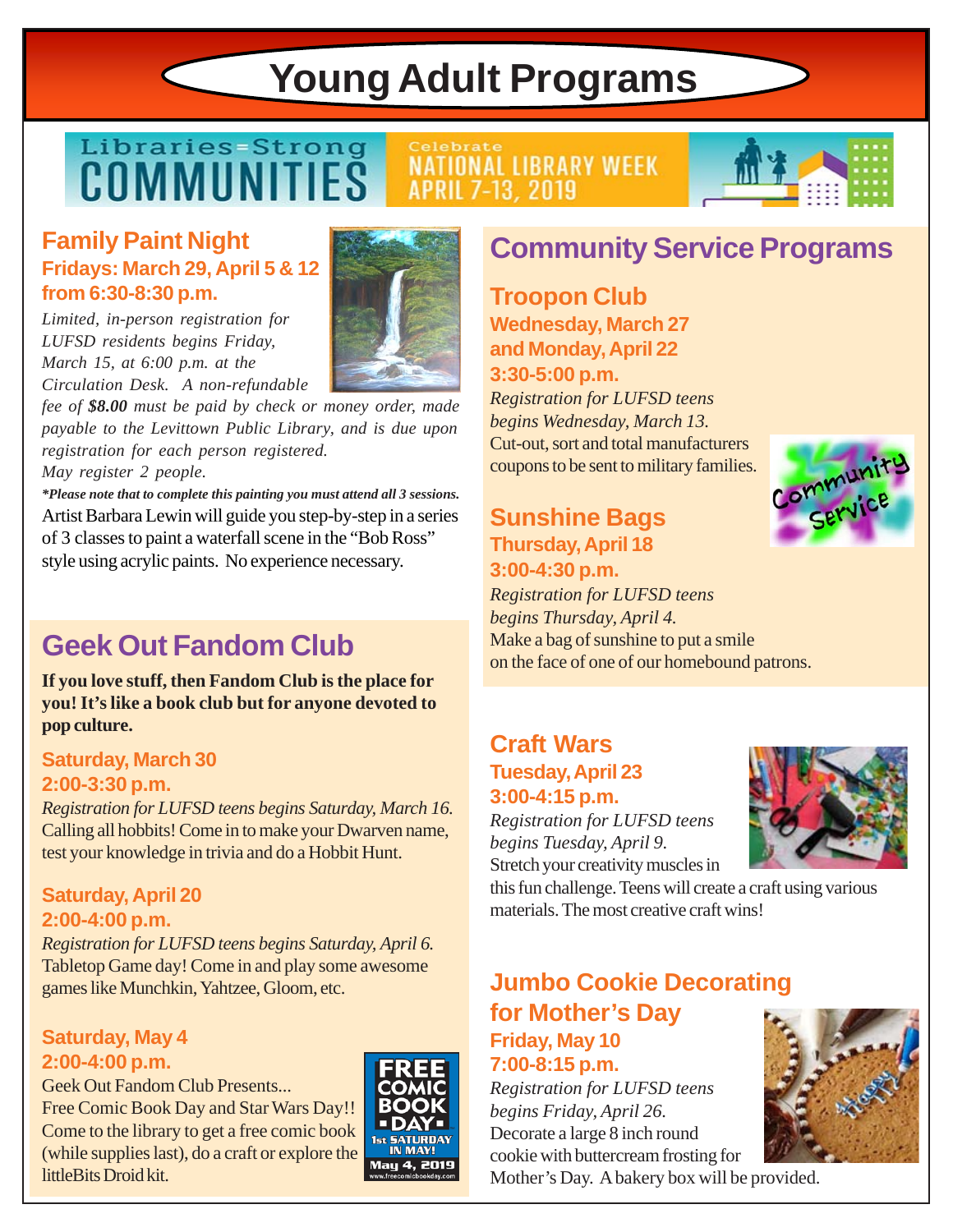**Children's Programs**

**Preference is given to LUFSD residents for programs requiring registration. Space permitting, non-residents may register the day before a program. Registration takes place in the Children's Department at 9:00 a.m. on the day listed unless otherwise noted. Parents may register online or by phone, 731-5728 ext. 500, but preference will be given to on-site registrants. Please have your library card on hand when registering. Some programs require in-person registration and/or tickets. Registered participants must be present when the program is scheduled to begin.**

**Storytimes: Parent's library card and child's birth certificate are needed for registration. If registration is by phone, parents must come to the library before their child's first storytime session and present their library card and child's birth certificate and pick up the confirming registration letter. Children may be registered for only one storytime session, except for Baby and Me Time.**

## **Online registration is now available for all Storytimes.**

## **Baby and Me Time - Ages 4 to 18 Months**

**Friday, March 22, 10:00 a.m. to 10:45 a.m.** *Registration begins Friday, March 15.* **Friday, April 5, 10:00 a.m. to 10:45 a.m.** *Registration begins Friday, March 29.* **Friday, April 12, 10:00 a.m. to 10:45 a.m.** *Registration begins Monday, April 8.* **Friday, May 3, 10:00 a.m. to 10:45 a.m.** *Registration begins Friday, April 26.* A lapsit program for baby and one adult with music, movement, a story and time to socialize.



## **All Together Now - Ages 1½ to 3½**

(Children born between October 2015 - October 2017) The perfect storytime for families with children close in age. There will be stories and flannels, with music and movement for adults and children to enjoy together. **Mondays, April 1 - May 13, choose between sessions 10:15 a.m. or 11:00 a.m. There will be no class on Monday, April 22.** *Registration begins Thursday, March 21.*

## **Mother Goose - Ages 1½ to 2½**

(Children born between October 2016 - October 2017) A movement-filled program for children, with one adult which includes stories, music, rhymes and fingerplays. **Tuesdays, April 2 - May 14 at 10:00 a.m. There will be no class on Tuesday, April 23.** *Registration begins Thursday, March 21.*

## **Storytime for Tots - Ages 2½ to 3½**

(Children born between October 2015 - October 2016) Enjoy longer stories and flannels with some music and movement mixed in for children with one adult. **Tuesdays, April 2 - May 14, at 11:00 a.m. There will be no class on Tuesday, April 23.** *Registration begins Thursday, March 21.*

### **On My Own Pre-School Discovery Ages 3½ to 5** *(not in kindergarten)*

(Children not yet in kindergarten and born between December 2013 - October 2015) For children on their own, this program will incorporate skills needed to succeed in kindergarten. Adults will remain close by in our Children's Room.

**Wednesdays, April 3 - May 15 at 1:30 p.m. There will be no class on Wednesday, April 24.** *Registration begins Friday, March 22.*

### **Pajama Storytime - Ages 3 to 7**

(Children born between March 2012 - March 2016) Stories, songs and activities for the family to enjoy together geared to a mix from ages 3-7. **Thursdays, March 7 - April 11 at 7:15 p.m.**



## *Registration has already begun, check online for availability.*

**Clever Creation LEGO Club - Grades K - 4 Saturdays, March 16 & April 13 at 2:30 p.m.** *No registration required.*

## **Baby Palooza - ages Birth to 2 years Saturdays, March 2 and April 13**

**10:30 to 11:30 a.m.** *No registration required.* Young children and their caregivers are invited to play and socialize.



## **A Balancing Act - Grades 3 - 5 Monday, March 4 at 4:30 p.m.**

*Registration began Monday, February 25. Online registration is available for this program.* Learn about the cool science of gravity, speed and motion as we experiment with pennies and peacock feathers.

## **PlayHooray**

**A fun music and movement program filled with lively activities.**

### **PlayHooray Babies Ages Birth - 18 months**

*Online registration is available for this program.*

**Saturday, March 9 at 10:00 a.m.** *Registration began Saturday, February 23.* **Saturday, April 6 at 10:00 a.m.**

*Registration begins Saturday, March 23.* **Saturday, May 4 at 10:00 a.m.**

### **PlayHooray Kids** *Registration begins Saturday, April 20.*

### **Ages 19 months – 5 years**

*Online registration is available for this program.*

**Saturday, March 9 at 11:00 a.m.** *Registration began Saturday, February 23.* **Saturday, April 6 at 11:00 a.m.** *Registration begins Saturday, March 23.* **Saturday, May 4 at 11:00 a.m.** *Registration begins Saturday, April 20.*

## **Let's Play Chess with Long Island Chess Nuts**

**Grades 2 - 6 from 6:00 to 7:00 p.m. Wednesday, March 6** *Online registration is available for this program.*



**INELRRF** 

*Registration began Monday, February 25 at 6:00 p.m.* **Wednesday, April 3**

*Registration begins Wednesday, March 20 at 6:00 p.m.*

### **Minecraft - Grades 3 - 5**

Come and play Minecraft in the Innovation Station. *Online registration is available for this program.*

**Monday, March 11, at 6:00 p.m.**

*Registration begins Monday, March 4 at 6:00 p.m.* **Monday, April 8, at 6:00 p.m.**

*Registration begins Monday, March 25 at 6:00 p.m.* **Monday, May 6, at 6:00 p.m.** *Registration begins Monday, April 29 at 6:00 p.m.*

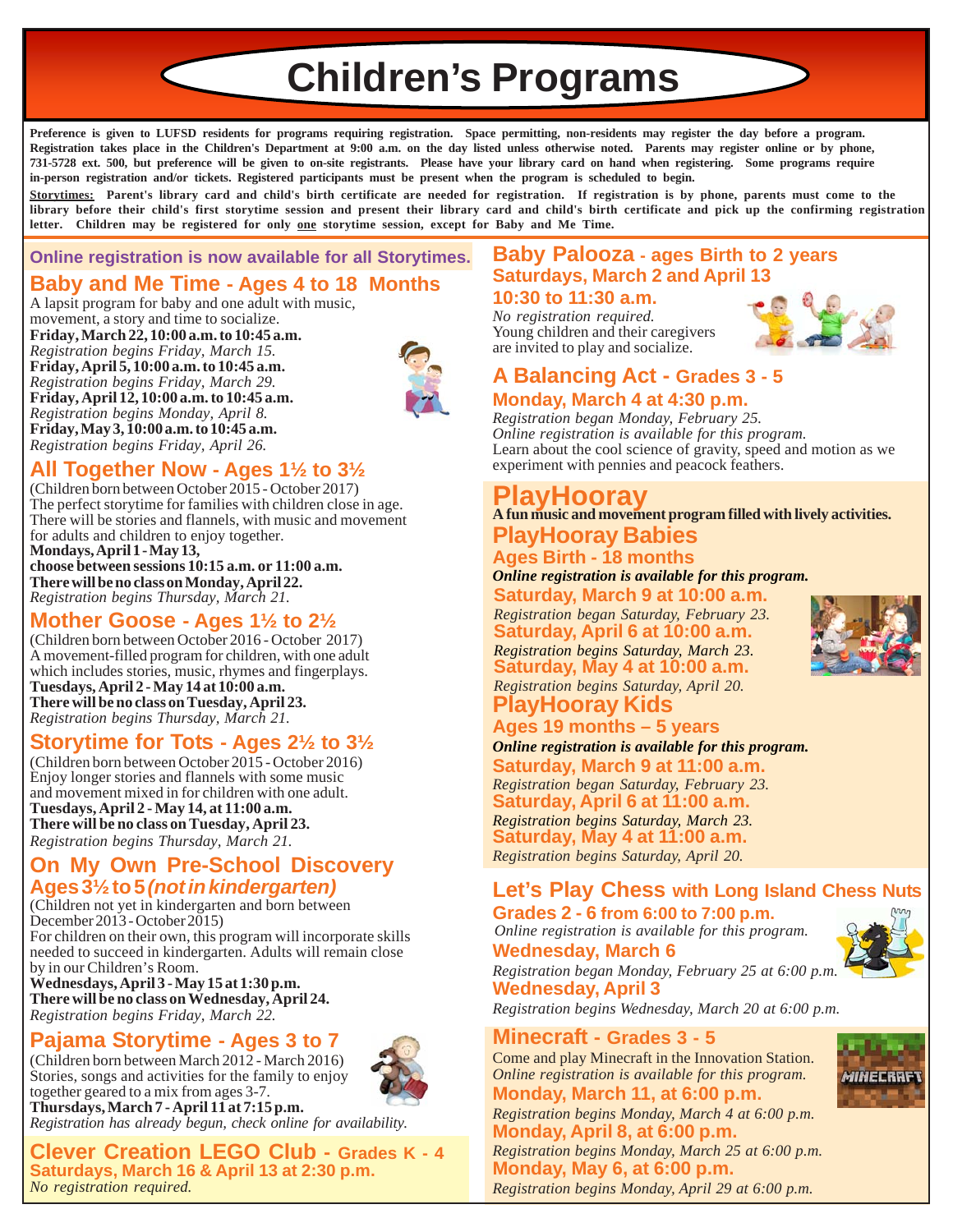## **Children's Programs**

## **Let's Catch Leprechauns - Grades K - 2 Wednesday, March 13 at 7:00 p.m.**

*Registration begins Wednesday, March 6 at 6:00 p.m. Online registration is available for this program.* If you catch a leprechaun, it has to take you to its pot o' gold! We will make leprechaun traps to catch



your very own leprechaun on St. Patrick's Day night. *Parents' assistance will be needed at home and instructions will be provided.*

### **Book Club Jr. - Grades K - 2**

*Online registration is available for this program.* Read a story together with fellow book club members and your librarian. Play games and do fun activities. Pick a prize from our treasure chest.

**Monday, March 18 at 4:30 p.m.**

*Registration begins Monday, March 4. The Marvelous Thing That Came From a Spring* **by Gilbert Ford**



**Monday, April 29 at 4:30 p.m.** *Registration begins Monday, April 15. Giraffes Ruin Everything* **by Heidi Schulz**

### **Art Lessons - Anime - Grades 4 - 6 Tuesday, March 19, 4:30 p.m. - 6:00 p.m.**

*Registration begins Tuesday, March 5, at 6:00 p.m.. Online registration is available for this program.* Learn how to draw Anime figures with comic book artist and writer McKel Supreme.

### **Spring Celebration - Ages 3½ - 5 Wednesday, March 20 at 1:30 p.m.**

*Registration begins Wednesday, March 6 at 6:00 p.m.. Online registration is available for this program.* Spring has arrived! Celebrate the first day of spring by attending a storytime blooming with books, activities, and fun.

## **Little Chefs - Ages 3 - 5 with an Adult**

Some items may contain chocolate and traces of peanut oil. No cooking. *Online registration is available for this program.*

### **Bug Treat Monday, March 25**

**Choose between sessions 6:00 p.m. or 7:30 p.m.** *Registration begins Monday, March 11 at 6:00 p.m.* Celebrate spring by making a bug treat that you can eat.



### **Sweet Dreams Treat Monday, April 15**

**Choose between sessions 6:00 p.m. or 7:30 p.m.** *Registration begins Monday, April 1 at 6:00 p.m.* Make a sleepy time treat to eat before bed.

## **Levittown Book Worms Book Discussions - Grades 3 - 5**



## **Tuesday, March 26 at 7:15 p.m.**

*Registration begins Tuesday, March 5 at 6:00 p.m. Online registration is also available for this program. Copies of the book can be checked out at the Circulation Desk.*

### *Hello Universe* **by Erin Entrada Kelly**

The Levittown Book Worms book discussions are THE place to be to come together to talk about books, share the reading experience and learn something new—all while having some snacks and even doing a craft.

## **Little Chick - Grades K - 1 Tuesday, April 9 at 4:30 p.m. Spring Time Crafts**

*Registration begins Tuesday, March 26. Online registration is available for this program.* Make a chick-themed terra cotta pot craft.

## **Bunny - Grades 2 - 4**

### **Tuesday, April 16 at 4:30 p.m.**

*Registration begins Tuesday, April 2. Online registration is available for this program.* Make a bunny-themed terra cotta pot craft.

## **Spring Recess Programs**

*Tickets for both programs are available beginning Monday, April 8.*

**Beth and Scott's Party Concert Monday, April 22 at 2:30 p.m.**

**For Children of All Ages**

Join Beth and Scott as they put on a musical show for us to enjoy.

### **"Ralph Breaks the Internet"**

## **Tuesday, April 23 at 2:30 p.m.**

After discovering a Wi-Fi router in their arcade Ralph and Vanellope set off on an adventure. Rated PG 118 minutes



## **Raina Telgemeier Fan Club - Grades 4 - 6 Wednesday, April 24 at 2:30 p.m.**

*Registration begins Wednesday, April 3. Online registration is available for this program.*

*Copies of the book can be checked out at the Circulation Desk.* We will discuss *Sisters* and *Smile* in the Innovation Station, then practice our cartooning and make buttons celebrating our fandom.



## aturday, Ma **Starry Storytime - Ages 3 - 7**

**10:30 a.m. - 11:00 a.m.**

*No registration required. Admittance is on a first come, first serve basis.* Join us in a galaxy far, far away (the Storyhour Room) for stories and songs all about outer space and our favorite *Star Wars* characters.

## **Star Wars Spheros - Grades 3 - 6**

### **2:30 p.m. - 4:00 p.m.**

*No registration required. Admittance is on a first come, first serve basis.* Drop by and try our new Star Wars Spheros! We will offer 10 minute sessions, with the opportunity to continue playing if no one is waiting.

## **Star Wars Craft - All Ages**

## **9:00 a.m. - 5:00 p.m.**

*No registration required.* A special *Star Wars* craft will be available (while supplies last) throughout the day in the Children's Room.